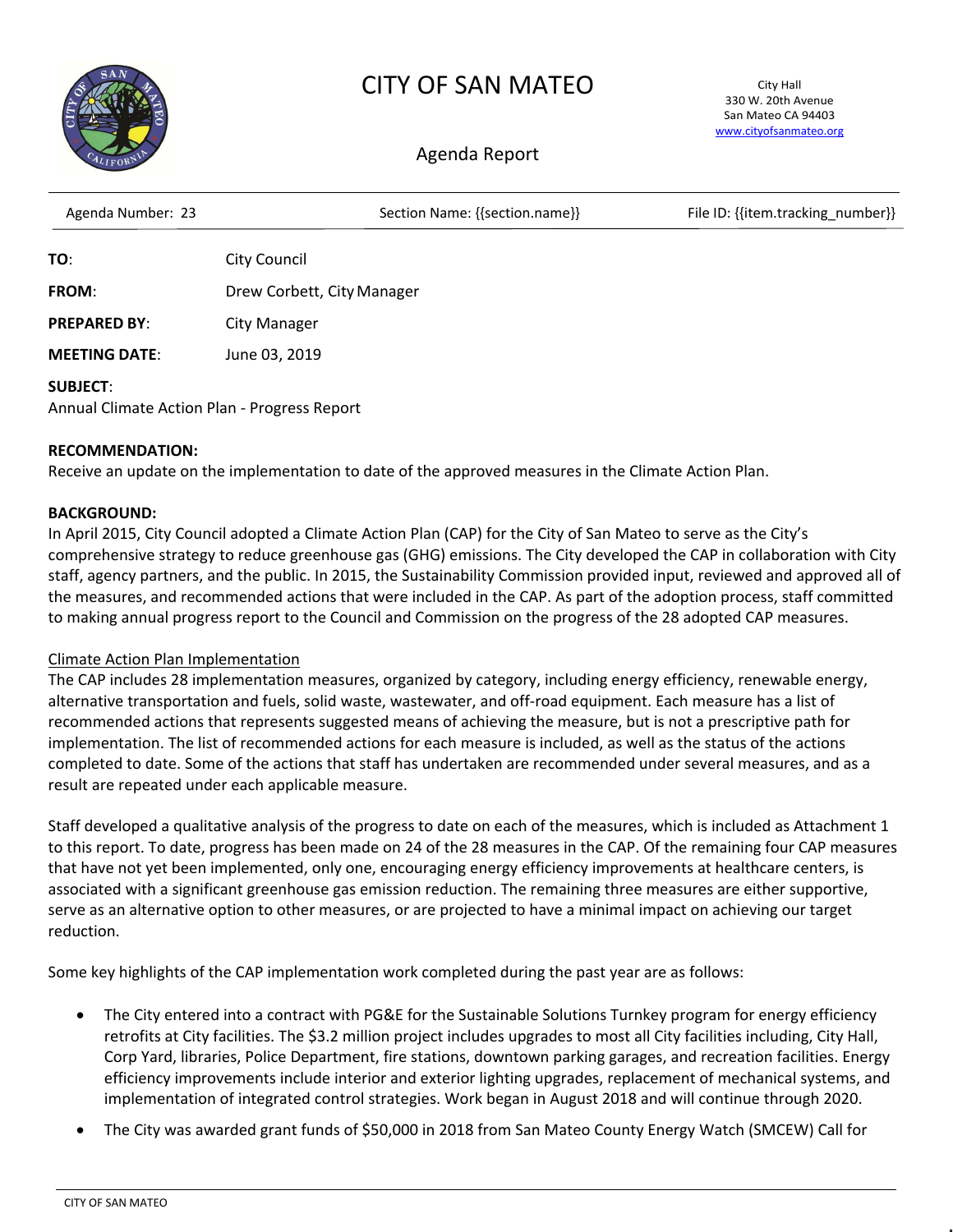Projects to fund small building lighting upgrades. Lighting upgrades were completed at 15 park facilities, including small restrooms and storage sheds.

- The City installed six Level 2 electric vehicle charging ports at the Corp Yard. The six charging ports enable the City to purchase and charge electric vehicles at the City Corp Yard. The charging stations are available to the general public during nights and weekends, serving the numerous residences in the area.
- The City Library has a new all-electric outreach vehicle that will enhance community's access to variety of programs while reducing greenhouse gas emissions.
- The City piloted dockless bike share with Lime May 2018 through February 2019. There were an average 0.96 rides per bike per day. Ridership of Lime bikes was significantly higher than the previous bike share program through Bay Bikes (0.26 rides per bike per day). The City drafted regulations for shared mobility programs that were approved by City Council in May 2019.

In addition to the qualitative analysis, staff has included a preliminary report in Attachment 2 on the CAP Measure Key Metrics where data were available.

## Climate Action Plan Update and Greenhouse Gas Emissions Inventory

In August 2018, the City initiated work on an update to the CAP. The City has made steady progress in implementing the adopted CAP, but despite this significant work, reducing emissions becomes more and more challenging as many of the easier measures have been implemented and as the State continues to establish ambitious climate goals for upcoming years. The CAP update will quantify this progress towards meeting reduction goals and establish a plan for long-term GHG reductions for 2030 and 2050.

At the January 9, 2019 Sustainability and Infrastructure Commission meeting, the project team presented the City's updated GHG emission inventories, the first step in the CAP update process. A GHG emission inventory is a summary of the GHG emissions occurring as a result of activities that take place within the City of San Mateo. The inventory reflects the GHG emissions associated with everyday activities in the community, such as the use of electricity and natural gas in our homes and businesses, the emissions resulting from fossil-fuel dependent vehicles, and the emissions from waste sent to landfills, among other activities. Emissions in 2017 were 541,960 MT CO2e. This represents an 18.0% decrease from 2005 baseline levels of 660,600 MT CO2e, which indicates that the City has already achieved and exceeded the State's Assembly Bill (AB) 32 target of a 15% reduction below 2005 emissions levels by 2020. A large portion of this emission reduction is due to the launch of Peninsula Clean Energy, which has accounted for an 8.3% decrease in total emissions since its launch in 2015.

The CAP project team has engaged the Sustainability and Infrastructure Commission throughout the process and is currently working with the Commission to establish new GHG reduction targets for 2030 and 2050, assess adopted GHG reduction strategies, and develop new GHG reduction strategies for the updated CAP. On June 6, the project team will host a Community Workshop that will focus on gathering input on the proposed GHG reduction strategies.

The project team aims to bring a draft updated CAP to the Sustainability and Infrastructure Commission in Fall 2019, and plans to return to City Council with a recommendation to adopt the updated CAP by the end of 2019. The updated CAP marks an exciting opportunity to innovate new approaches and continue to demonstrate the City's leadership in sustainability.

#### **BUDGET IMPACT:**

There is no fiscal impact to the City related to this report.

#### **ENVIRONMENTAL DETERMINATION:**

In accordance with CEQA Guidelines Section 15379(b)(2), receiving this update is not a project subject to CEQA because it is a continuing administrative activity.